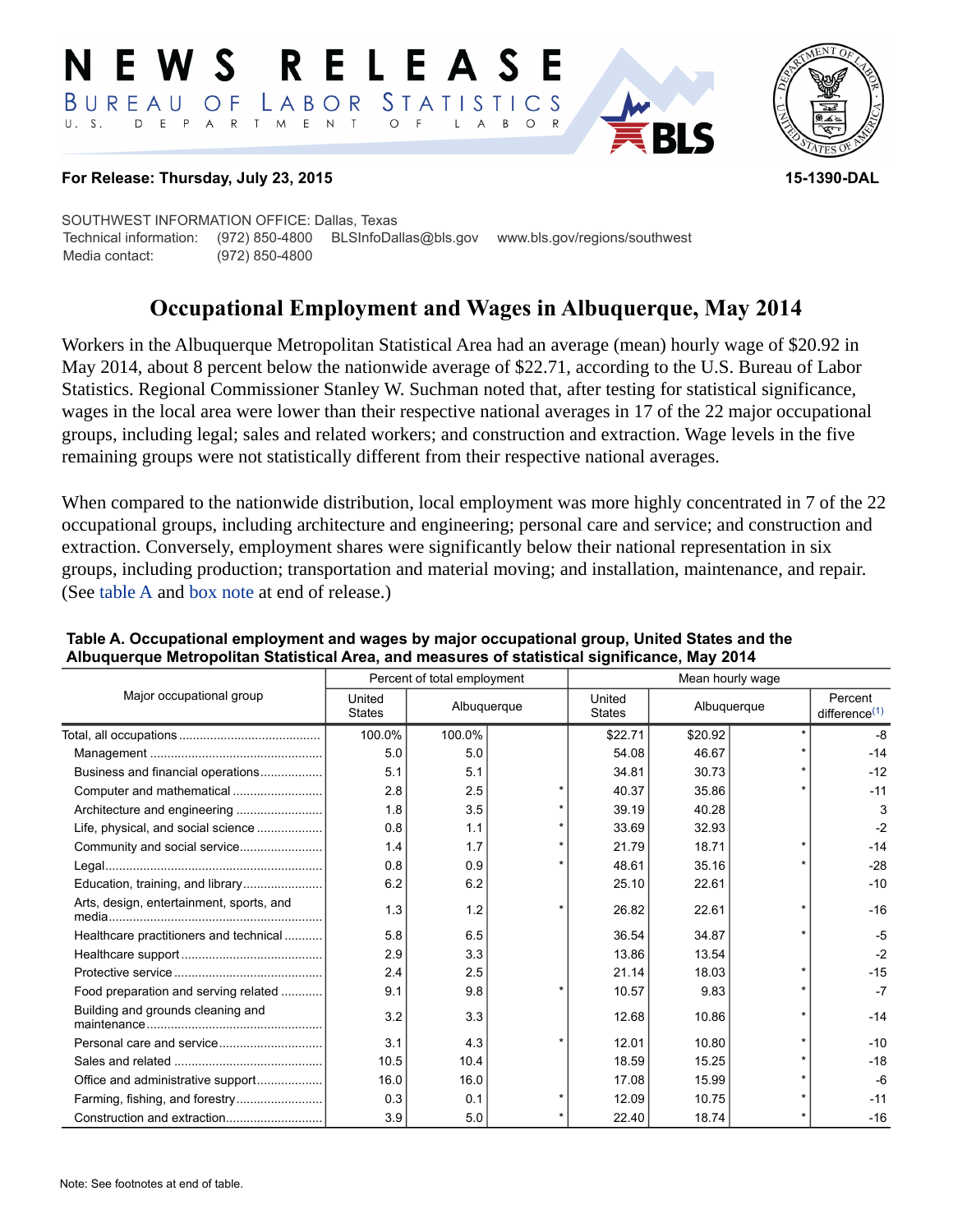#### **Table A. Occupational employment and wages by major occupational group, United States and the Albuquerque Metropolitan Statistical Area, and measures of statistical significance, May 2014 - Continued**

|                                       | Percent of total employment |             |  | Mean hourly wage        |             |  |                                     |
|---------------------------------------|-----------------------------|-------------|--|-------------------------|-------------|--|-------------------------------------|
| Major occupational group              | United<br><b>States</b>     | Albuquerque |  | United<br><b>States</b> | Albuquerque |  | Percent<br>difference <sup>(1</sup> |
| Installation, maintenance, and repair | 3.9                         | 3.5         |  | 21.74                   | 20.48       |  | -6                                  |
|                                       | 6.6                         | 3.0         |  | 17.06                   | 16.56       |  | $-3$                                |
| Transportation and material moving    | 6.8                         | 5.3         |  | 16.57                   | 15.81       |  | -5                                  |

<span id="page-1-1"></span>(1) A positive percent difference measures how much the mean wage in Albuquerque is above the national mean wage, while a negative difference reflects a lower wage.

Note: \* The percent share of employment or mean hourly wage for this area is significantly different from the national average of all areas at the 90 percent confidence level.

One occupational group–architecture and engineering–was chosen to illustrate the diversity of data available for any of the 22 major occupational categories. Albuquerque had 12,820 jobs in architecture and engineering, accounting for 3.5 percent of local area employment, nearly double the 1.8-percent national share. The local average hourly wage for this occupational group was \$40.28 compared to the national average of \$39.19.

With employment of 1,060, industrial engineers was among the largest occupations within the architecture and engineering group, as were electrical and electronics engineering technicians (900) and electrical engineers (850). Among the higher paying jobs were electrical engineers and mechanical engineers, with mean hourly wages of \$51.12 and \$49.64, respectively. At the lower end of the wage scale were civil engineering technicians (\$21.97) and architectural and civil drafters (\$22.70). (Detailed occupational data for architecture and engineering are presented in [table 1](#page-3-0): for a complete listing of all detailed occupations go to [www.bls.gov/](https://www.bls.gov/oes/current/oes_10740.htm) [oes/current/oes\\_10740.htm.](https://www.bls.gov/oes/current/oes_10740.htm))

Location quotients allow us to explore the occupational make-up of a metropolitan area by comparing the composition of jobs in an area relative to the national average. (See [table 1.](#page-3-0)) For example, a location quotient of 2.0 indicates that an occupation accounts for twice the share of employment in the area than it does nationally. In the Albuquerque metropolitan area, above average concentrations of employment were found in many of the occupations within the architecture and engineering group. For instance, electro-mechanical technicians were employed at 5.5 times the national rate in Albuquerque, one of the higher location quotients among all metropolitan areas for this particular occupation. Additionally, aerospace engineers were employed at 2.7 times the U.S. average. On the other hand, mechanical engineers had a location quotient of 1.1 in Albuquerque, indicating that this particular occupation's local and national employment shares were similar.

These statistics are from the Occupational Employment Statistics (OES) survey, a federal-state cooperative program between BLS and State Workforce Agencies, in this case, the New Mexico Department of Workforce Solutions.

### **Note**

<span id="page-1-0"></span>A value that is statistically different from another does not necessarily mean that the difference has economic or practical significance. Statistical significance is concerned with the ability to make confident statements about a universe based on a sample. It is entirely possible that a large difference between two values is not significantly different statistically, while a small difference is, since both the size and heterogeneity of the sample affect the relative error of the data being tested.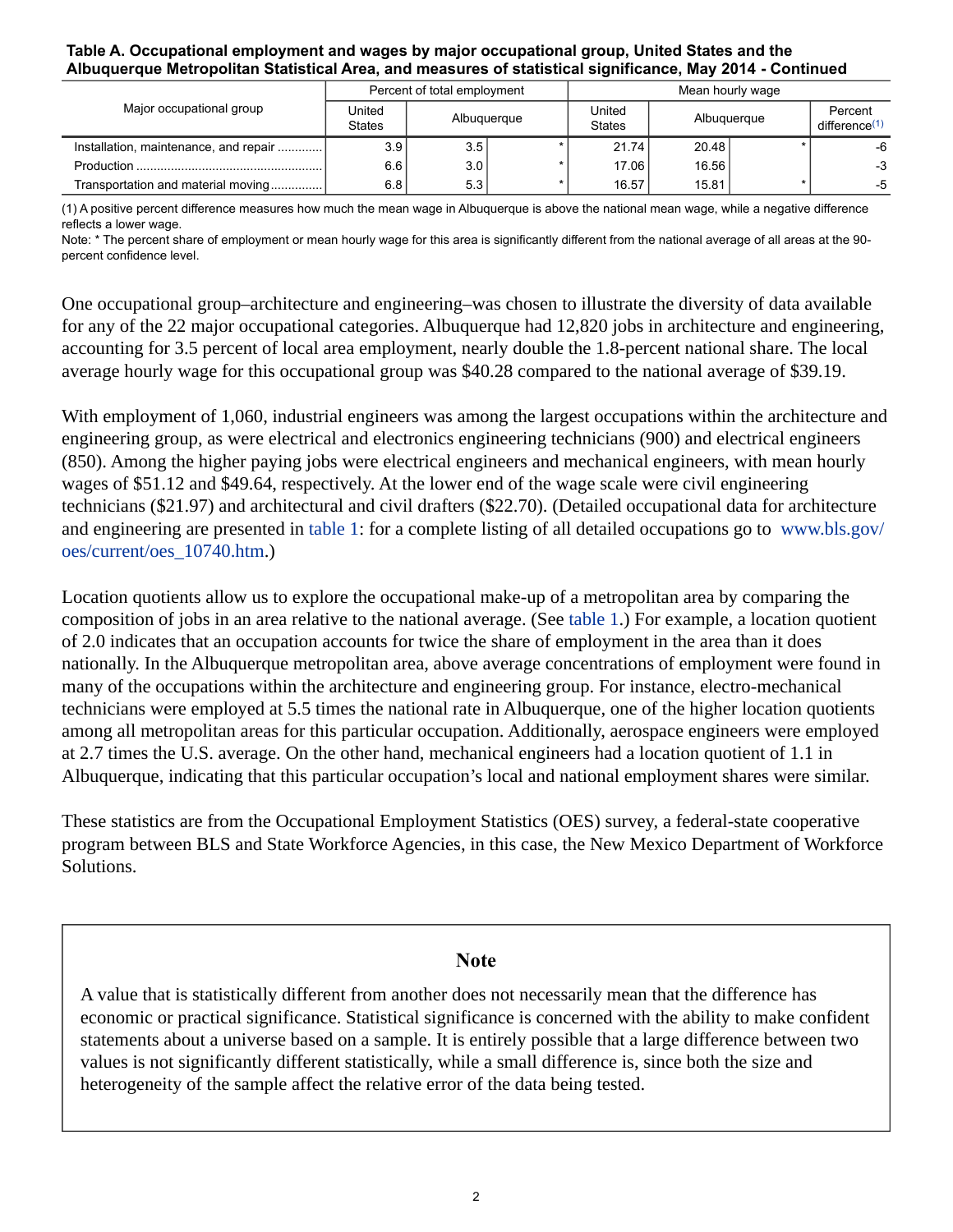# **Technical Note**

The Occupational Employment Statistics (OES) survey is a semiannual mail survey measuring occupational employment and wage rates for wage and salary workers in nonfarm establishments in the United States. Guam, Puerto Rico, and the Virgin Islands are also surveyed, but their data are not included in the national estimates. OES estimates are constructed from a sample of about 1.2 million establishments. Forms are mailed to approximately 200,000 sampled establishments in May and November each year. May 2014 estimates are based on responses from six semiannual panels collected over a 3-year period: May 2014, November 2013, May 2013, November 2012, May 2012, and November 2011. The overall national response rate for the six panels is 74.3 percent based on establishments and 70.5 percent based on weighted sampled employment. The unweighted employment of sampled establishments across all six semiannual panels represents approximately 57.1 percent of total national employment. (Response rates are slightly lower for these estimates due to the federal shutdown in October 2013.) The sample in the Albuquerque Metropolitan Statistical Area included 3,011 establishments with a response rate of 80 percent. For more information about OES concepts and methodology, go to [www.bls.gov/news.release/ocwage.tn.htm.](https://www.bls.gov/news.release/ocwage.tn.htm)

The OES survey provides estimates of employment and hourly and annual wages for wage and salary workers in 22 major occupational groups and 821 detailed occupations for the nation, states, metropolitan statistical areas, metropolitan divisions, and nonmetropolitan areas. In addition, employment and wage estimates for 94 minor groups and 458 broad occupations are available in the national data. OES data by state and metropolitan/nonmetropolitan area are available from [www.bls.gov/oes/current/oessrcst.htm](https://www.bls.gov/oes/current/oessrcst.htm) and [www.bls.gov/](https://www.bls.gov/oes/current/oessrcma.htm) [oes/current/oessrcma.htm,](https://www.bls.gov/oes/current/oessrcma.htm) respectively.

The May 2014 OES estimates are based on the 2010 Standard Occupational Classification (SOC) system and the 2012 North American Industry Classification System (NAICS). Information about the 2010 SOC is available on the BLS website at [www.bls.gov/soc](https://www.bls.gov/soc) and information about the 2012 NAICS is available at [www.bls.gov/bls/naics.htm.](https://www.bls.gov/bls/naics.htm)

## **Area definitions**

The substate area data published in this release reflect the standards and definitions established by the U.S. Office of Management and Budget.

The **Albuquerque Metropolitan Statistical Area (MSA)** includes Bernalillo, Sandoval, Torrance, and Valencia Counties in New Mexico**.**

# **Additional information**

OES data are available on our regional web page at [www.bls.gov/regions/southwest.](https://www.bls.gov/regions/southwest) Answers to frequently asked questions about the OES data are available at [www.bls.gov/oes/oes\\_ques.htm](https://www.bls.gov/oes/oes_ques.htm). Detailed technical information about the OES survey is available in our Survey Methods and Reliability Statement on the BLS website at [www.bls.gov/oes/current/methods\\_statement.pdf.](https://www.bls.gov/oes/current/methods_statement.pdf)

Information in this release will be made available to sensory impaired individuals upon request. Voice phone: (202) 691-5200; Federal Relay Service: (800) 877-8339.